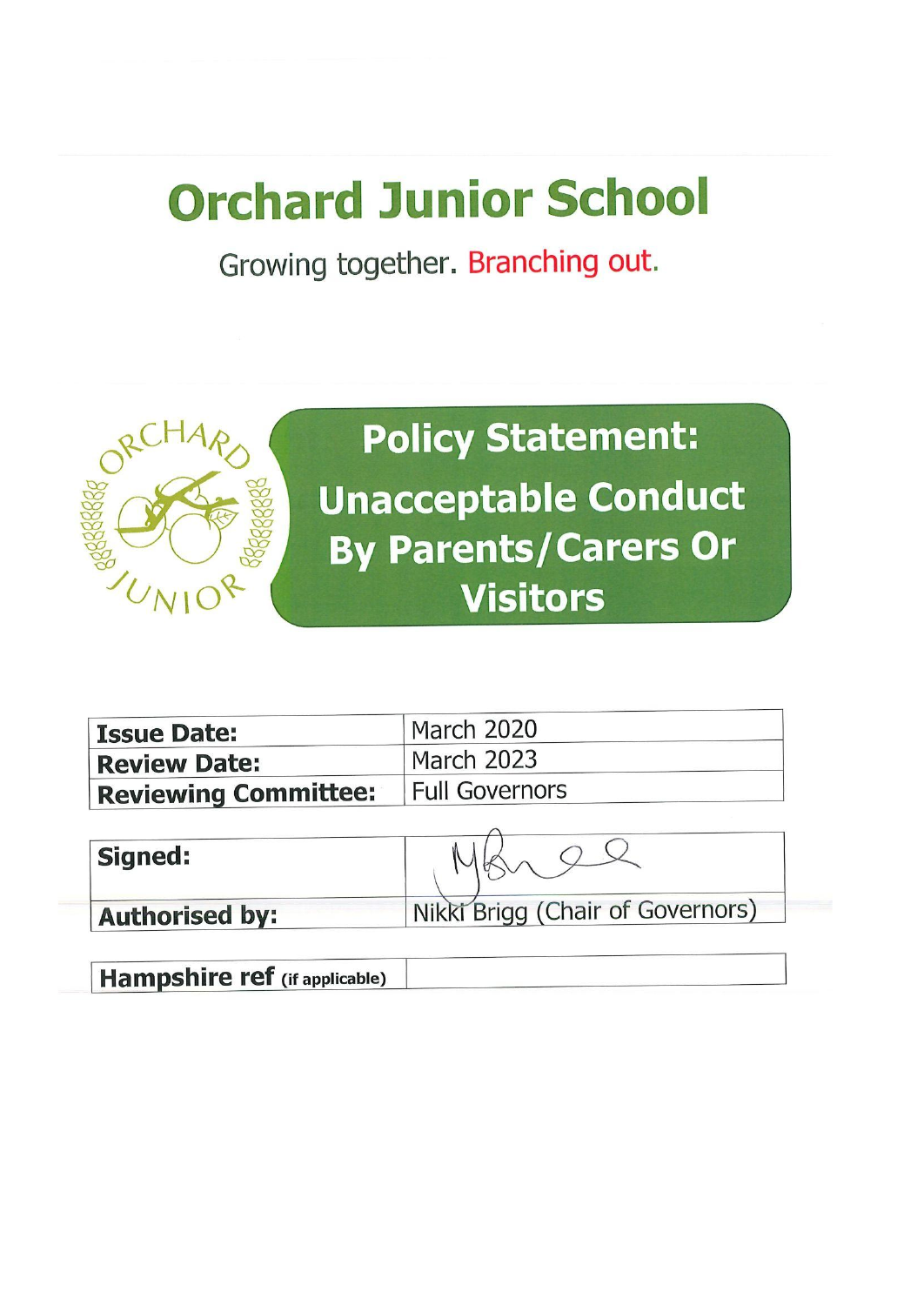# **Policy Addressing Unacceptable Conduct by Parents/Carers or Visitors**

# **Purpose and Scope**

At Orchard Junior School we value the positive relationships forged with parents/carers and other visitors (i.e. siblings, grandparents, volunteers) to the school. We encourage close links with parents/carers and the wider community and believe that pupils can only benefit when the relationship between home and school is a positive one. We also strive to make our school a place where, as adults, we model the behaviour we teach and expect from our pupils. In general, we place a high importance on good manners, positive communication and mutual respect.

As with any diverse community there are very rare occasions that the behaviour of parents/carers or visitors falls short of what we expect. This can manifest itself in aggression or abuse towards members of the school community. This can be physical, in written communication (including social media), on the telephone or in face-to-face incidents.

The overriding principle is that all members of the school community have the right to work or be in school without fear of aggression or abuse from parent/carers or other visitors. The board of governors has a requirement to protect staff and pupils from such aggression.

This policy sets out clear guidance for the management of such incidents so that all parties are aware of the expectations of the school and the process the school will follow should such incidents occur. This policy has been created in conjunction with the Department for Education guidance 'Advice on school security: access to, and barring individuals from school premises' December 2012 as well as National Association of Head Teachers guidance on dealing with abusive parents and carers. All guidance is underpinned by Section 547 of the Education Act 1996.

#### **Background and Statutory Basis**

Parents/carers of a child attending the school ordinarily have an implied permission (limited licence) to be within the school grounds at certain times and for certain purposes. Should their behaviour be, or become, unreasonable this permission may be withdrawn **immediately,** and they will become a trespasser. The Headteacher (or any teacher deputising in the absence of the Head) has the authority of the Board of Governors to ask any individual to leave the school grounds. They will remain a trespasser until such a time as they receive confirmation from the Head Teacher that they my re-enter the school grounds.

Section 547 makes it an offence for a trespasser on school premises to cause or permit a nuisance or disturbance and allows for the removal and prosecution of any person believed to have committed the offence. A person who nevertheless persists in entering the school premises and displaying unreasonable behaviour may be removed and prosecuted under section 547, the penalty for a person convicted of the offence is a fine of up to £500. If an offence is more serious the Police will be immediately involved, and the school will support any appropriate criminal prosecution.

#### **Definition of Unacceptable Conduct**

The Governing Body considers any aggressive, abusive or insulting behaviour, conduct or language presents a risk to the school community.

Such conduct may be through face-to-face contact, on the telephone or in written communication (including social media). The following is not an exhaustive list but seeks to provide illustrations of such unacceptable behaviour: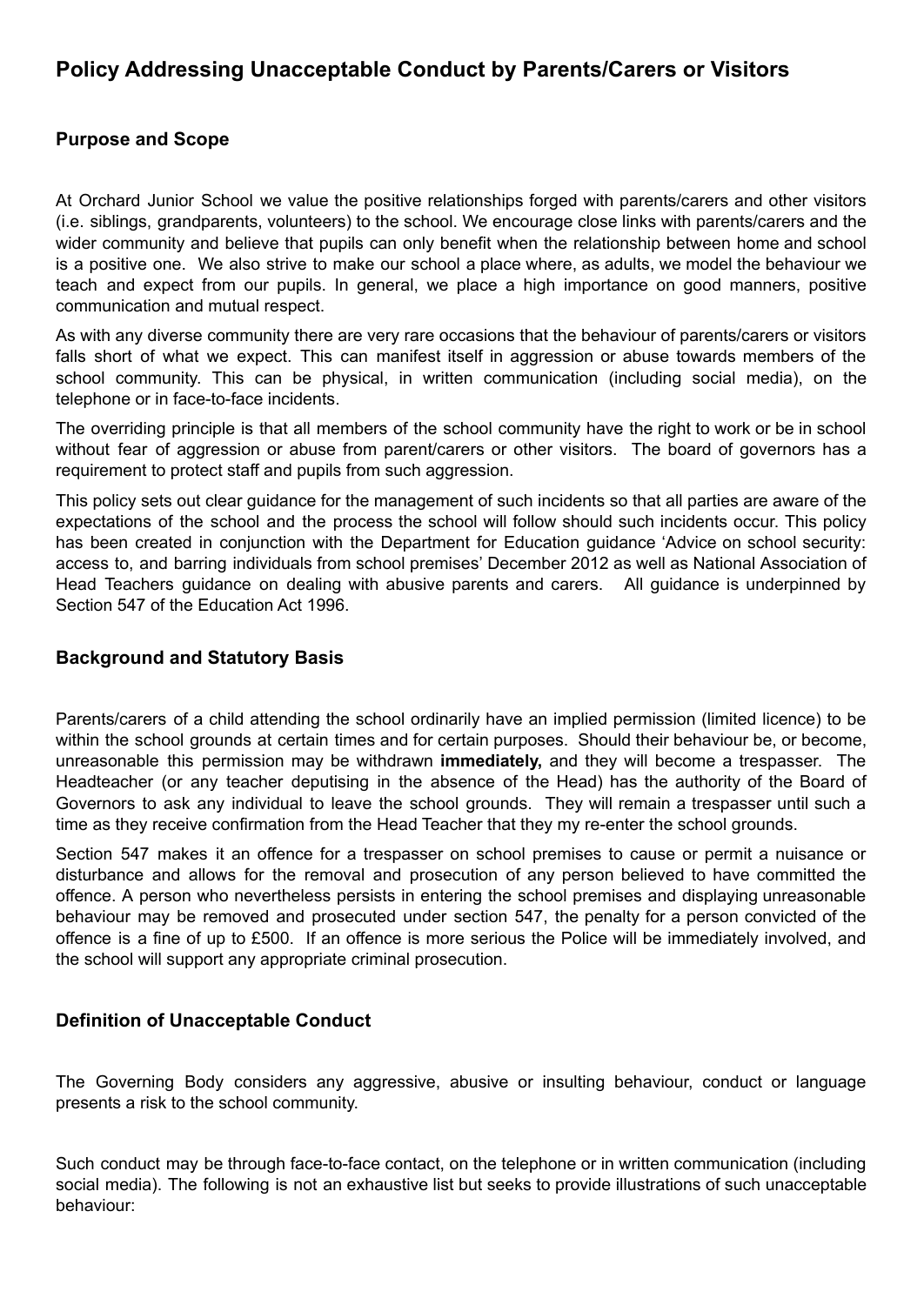- any kind of insult (whether intended or otherwise) which is demeaning, embarrassing or undermining.
- any kind of threat or threatening behaviour.
- raising of voice so as to be intimidating, shouting at members of the school community, either in person or over the telephone.
- physical intimidation, e.g. by standing very close to a person or the use of aggressive hand gestures or body language.
- swearing.
- any kind of physical abuse or violence, including (but not limited to) pushing; hitting, slapping, punching, kicking, spitting or using/throwing any object.
- breaching the school's security procedures.
- allegations which turn out to be vexatious or malicious (even if thought to be true when made).
- Written communication that has (but not limited to) insulting, demeaning, undermining, embarrassing, abusive or threatening wording. Physically published on paper, in email or on social media channels.

For the avoidance of doubt the unacceptable behaviour need not occur within the school grounds for it to fall within this policy; unacceptable behaviour occurring "at the school gate", at the home of the parent/carer/visitor or at any other location concerning the school community or school's activities may need to be considered.

# **The School's Approach to Dealing with Incidents**

The vast majority of parent/carers and visitors to Orchard Junior School are keen to work with us and are supportive of the school.

In the unlikely event that a parent/carer or visitor behaves in an unacceptable way towards a member of the school community we expect members of staff to behave professionally, attempting to defuse the situation where possible and seeking the involvement of colleagues if appropriate. Staff who face these situations have licence to end any conversation (face to face or on the telephone) and should then refer the incident to a member of the Senior Leadership Team (SLT) who will take appropriate action with reference to this policy.

If an incident involves a parent/carer the impact upon their child(ren) will be fully considered. Every effort will be made to ensure that any action taken against the parent/carer will be reasonable, consistent, impartial and proportionate. The parent/carer/carer will have the opportunity to put their views forward. In the case of the imposition of conditions, or a ban from school grounds, robust review processes involving the Chair of Governors and then the governing board are in place to ensure fairness.

#### **Risk Assessment**

The Headteacher or senior leader will carry out a risk assessment in order to help make a decision about the appropriate level of response. The following questions may be considered:

- What form did the conduct take?
- What evidence is there?
- What do witnesses say happened?
- Are there previous incidents to take into consideration?
- Do members of staff/pupils feel intimidated by the adult's behaviour?
- Is there any evidence of provocation?
- How high is the assessed risk that this will be repeated or there will be retaliation at the school's action? (low, medium, high).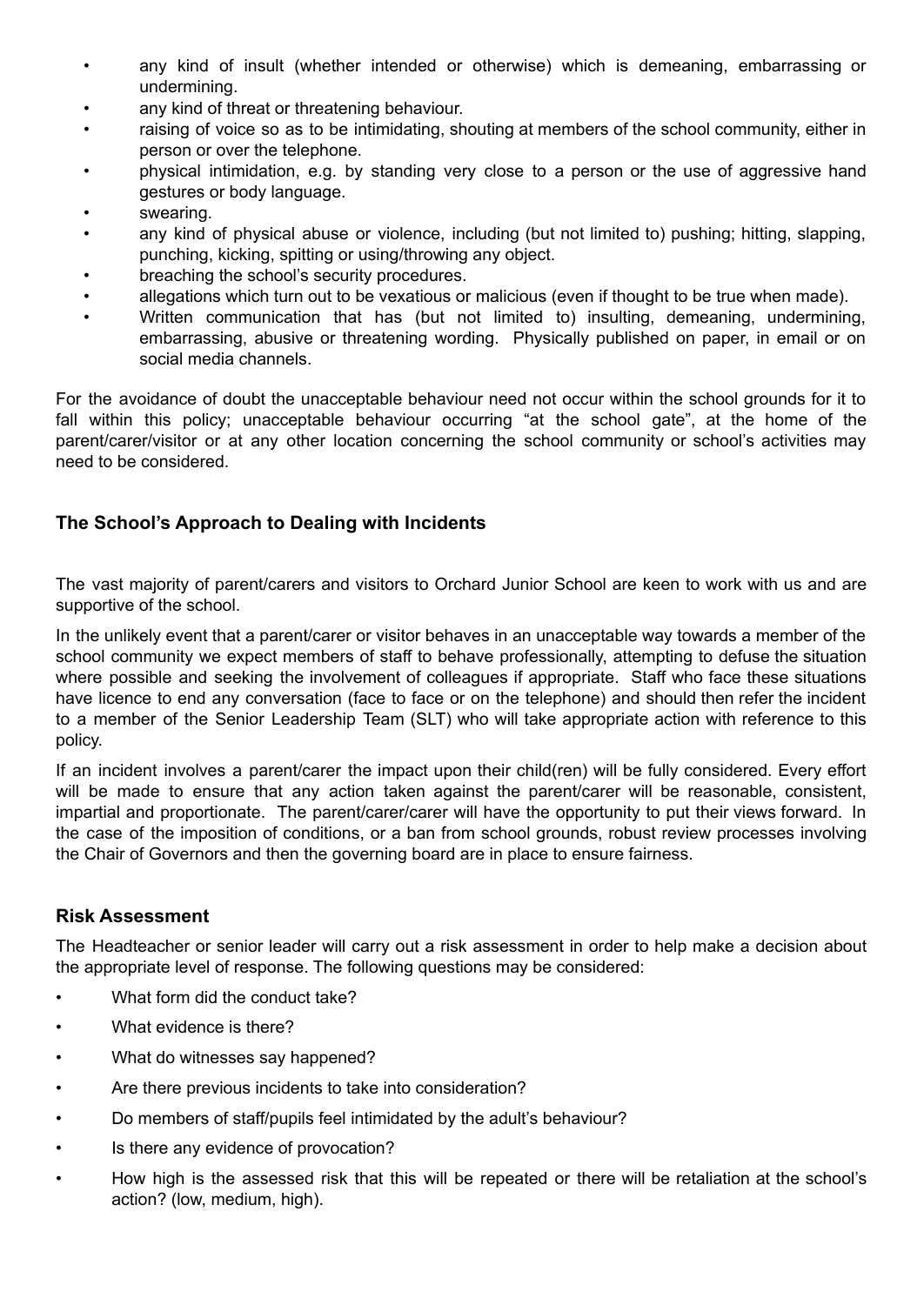#### **Recording of Incidents**

Where deemed necessary by the Headteacher or senior leader, statements will be taken from staff, other adults, or children who witnessed the incident and retained on file together with any correspondence or other documentation produced in connection with the incident. Such statements will not ordinarily be disclosed to the individual concerned and the Headteacher will consult with the Governing Board should such a request be received. All data will be recorded in line with current Data Protection legislation and will be subject to retention no longer than the period of attendance, at the school, of directly related pupils.

#### **The School's Response**

Following completion of the risk assessment, the Headteacher will decide the appropriate action to be taken. Depending upon the severity of the incident, actions may include the following:

#### Clarify to the parent/carer/visitor what is considered acceptable behaviour by the school:

In some instances, it may be appropriate simply to ensure the parent/carer/visitor is clear about behaviour standards expected by the school. This could be explained informally or by a letter from the Headteacher. A letter may contain a warning about further action if there are further incidents. The parent/carer/visitor will be invited to provide the Headteacher with their version of events within 10 working days. Depending upon the response a meeting may be appropriate to discuss the incident and how this can be avoided in future.

#### Invite the parent/carer/visitor to an informal meeting to discuss events:

This could be helpful to discuss and diffuse the situation. The safety and well-being of those attending such a meeting must be carefully considered. Members of school staff will always be accompanied by at least one other colleague at any such meeting. Consideration should be given to the seating arrangements, and care taken to ensure exits cannot be blocked by a parent/carer/visitor who could potentially become aggressive. The main points of discussion and any agreed actions should be noted, and a follow-up letter or e-mail sent to confirm the school's expectations and any agreed actions.

#### Impose conditions on the parent/carer/visitor's contact with the school and its staff:

Although fulfilling a public function, schools are private places. As set out above parents and carers of enrolled pupils have an 'implied licence' to come onto school premises at certain stated times. It is for schools to define and set out the extent of such access. Depending of the type, level or frequency of the unacceptable behaviour, the school may consider imposing conditions on the parent/carer/carer's contact with the school. These conditions may include (but are not exclusively):

- being accompanied to any meeting with a member of school staff by a member of the SLT;
- restricting contact by telephone to named members of the SLT;
- restricting written communications to named members of SLT;

• restricting attendance at school events to those where the parent/carer will be accompanied by a member of the SLT;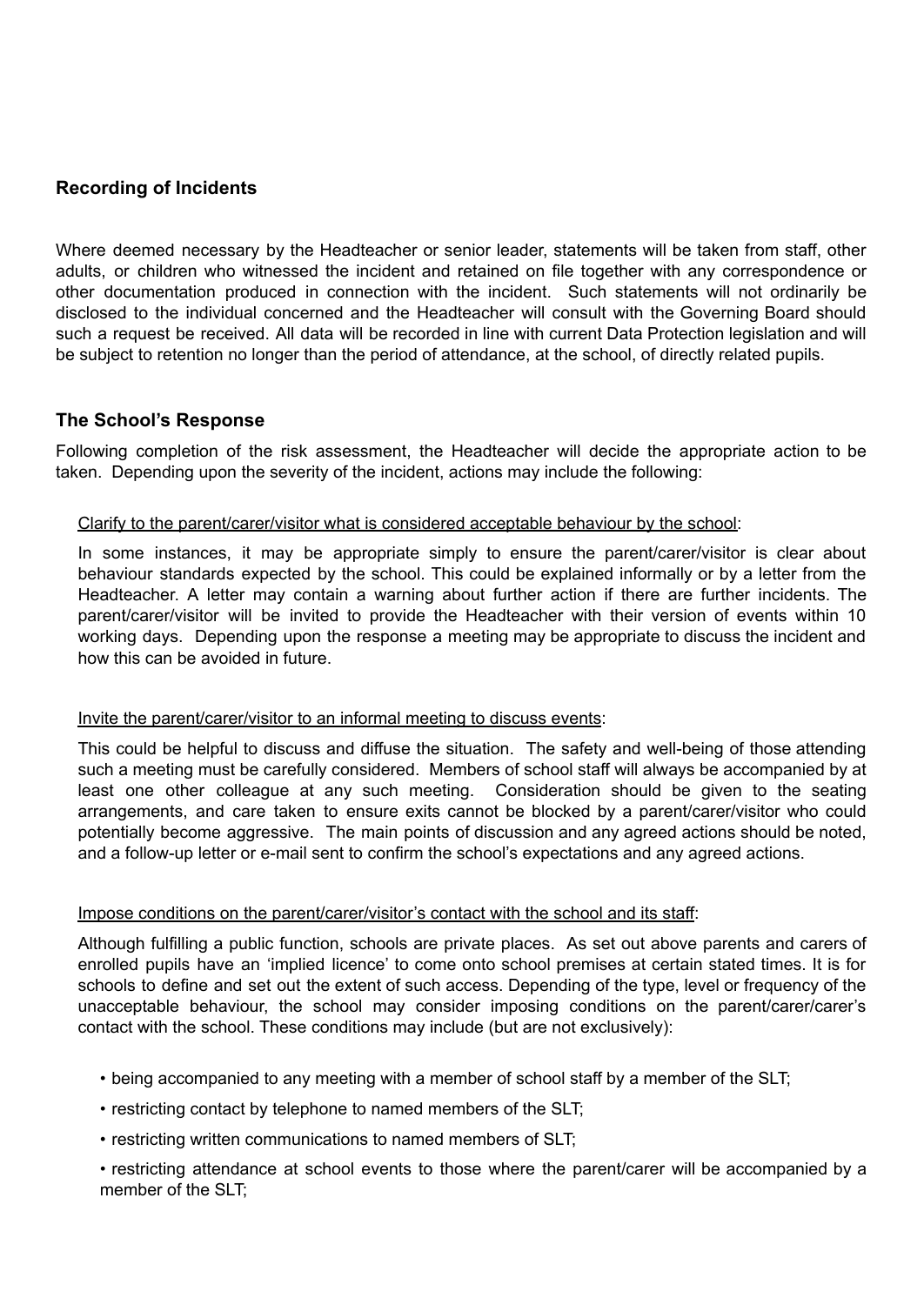• any other restriction as deemed reasonable and proportionate by the Headteacher.

In this case the parent/carer/visitor will be informed by letter from the Headteacher the details of the conditions that are being imposed. The parent/carer/visitor will then be given 10 working days from the date of that letter to make representations in writing about the conditions to the Chair of Governors.

The Chair of Governors will then decide whether to confirm or remove the conditions. This would ordinarily be communicated to the parent/carer/visitor in writing within 10 working days of the date of the parent/carer/visitor's letter.

If the decision is to confirm the conditions imposed the decision will be reviewed by the governing board after approximately six months (and every six months after that, if appropriate). The parent/carer/visitor will be invited to make written representation to the governors. This and the evidence from the Headteacher will be considered at a meeting of the full governing board. Governors may decide to maintain, extend or remove the conditions. The decision of the review will be communicated to the parent/carer/visitor within 10 days of the date of the meeting.

When deciding whether it will be necessary to maintain, extend or remove the conditions, governors will give consideration to the extent of the parent/carer/visitor's compliance with the conditions, any appropriate expressions of regret and assurance of future good conduct received from them and any evidence of the parent/carer's co-operation with the school in other respects.

#### **Imposing a Ban**

Where other procedures have been exhausted and unacceptable behaviour continues, or where there is an act of violence, the school is very likely to ban the individual from school premises. This may also include banning a parent/carer from contacting school staff by written communication (inc. social media) or telephone.

In these circumstances, the individual would be advised in writing by the Headteacher that a provisional ban is being imposed. The parent/carer/visitor would then be given 10 working days from the date of that letter to make representations about the ban in writing to the Chair of Governors. The Chair of Governors would then decide whether to confirm or remove the ban. This would be communicated to the parent/carer/visitor in writing within 10 working days of the receipt of their letter. If the Chair's decision is to confirm the ban, parents/carers/visitors in these circumstances will be offered an annual meeting about their child's progress, usually with a member of senior staff.

A decision to impose a ban will be reviewed by the governing board after approximately six months (and every six months after that, if appropriate). The parent/carer will be invited to make written representation to the governors; this and the evidence from the Headteacher will be considered at a meeting of the full governing board. Governors may decide to remove the ban, extend the ban or impose conditions on parent/carer/visitor's access to the school. The decision of the review will be communicated to the parent/carer/visitor within 10 days of the date of the meeting.

In deciding whether to remove or extend the ban or impose conditions, governors will give consideration to the extent of the parent/carer's compliance with the ban, any appropriate expressions of regret and assurance of future good conduct received from the individual and any evidence of the parent/carer's co-operation with the school in other respects.

#### **Removal from School**

Parent/carers/visitors who enter the school grounds despite having been banned will be deemed to have committed a Section 547 offence (and potentially other criminal offences). In these circumstances the offender will be removed from school. This may be carried out by a police officer of person authorised by the governing board. Civil or Criminal proceedings may be brought against the parent/carer/visitor.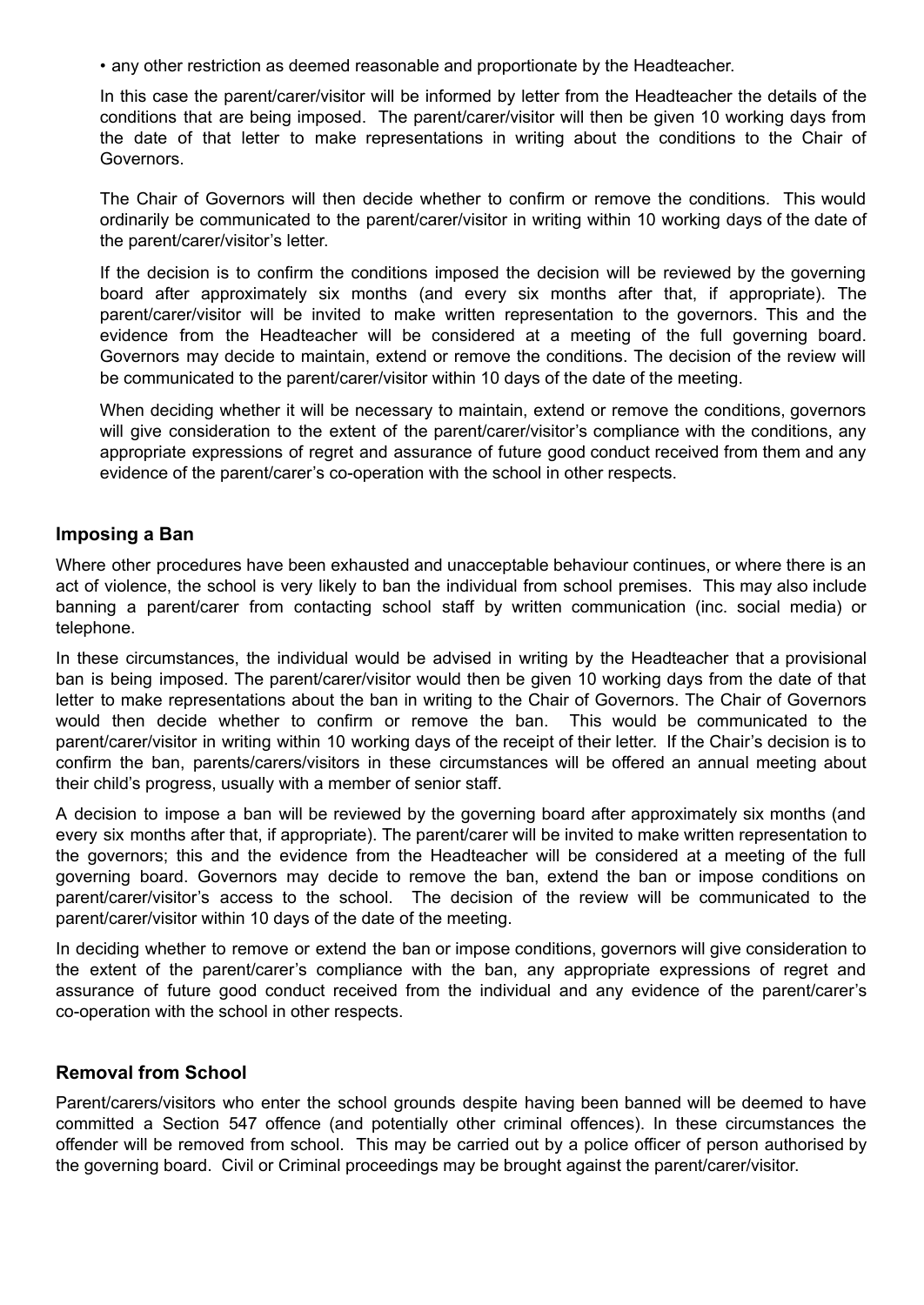# **Pre-Emptive Action/Ban**

There may be scenarios when a ban is imposed against an individual or group without any of the above behaviour types occurring or being witnessed within the school grounds or locality, in order to maintain the safety or the school community (such as when an individual is arrested or charged with a violent offence, or released from prison for the same). Should such a situation arise the Headteacher or SLT has the authority of the Governing Body to impose an immediate ban until the decision can be discussed with the Governing Body and any further appropriate action taken.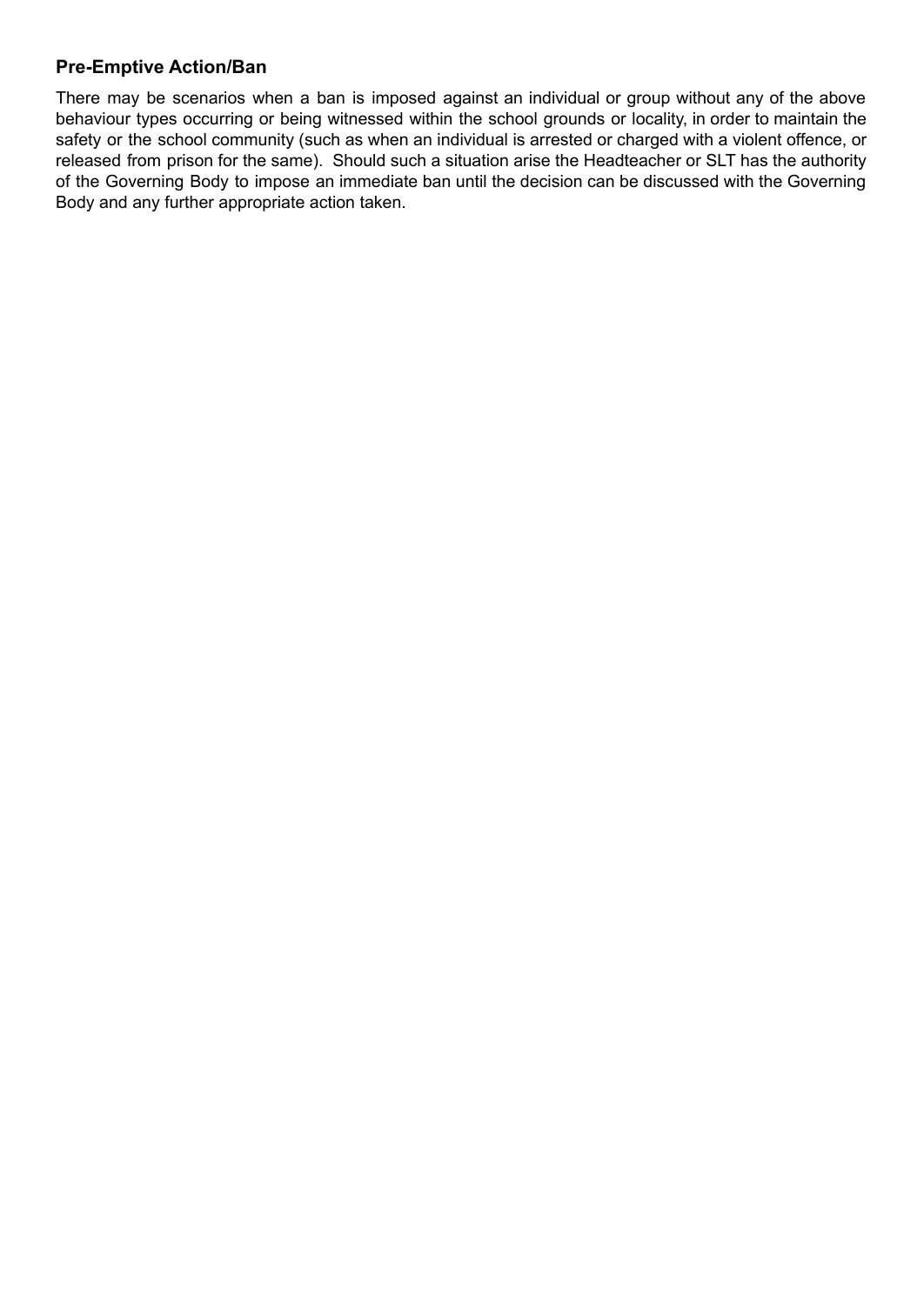#### **Index to Appendices**

Model letter 1: Initial letter from the Headteacher to ensure the parent/carer/visitor is clear about behaviour standards expected by the school. This letter contains a warning about further action if there are other incidents. The letter invites a written response and suggests a meeting.

Model letter 2: Letter from the Headteacher informing parent/carer/visitor of the school's decision to impose conditions on the parent/carer/visitor's attendance at school events.

Model letter 3: Letter from the Chair of Governors informing parent/carer/visitor of the decision to confirm or overturn the Headteacher's decision to impose conditions.

Model letter 4: Letter from Headteacher informing parent/carer/visitors of the school's intention to impose a ban on their attendance at school premises, pending review by the Chair of Governors.

Model letter 5: Letter from the Chair of Governors informing parent/carer/visitor of her decision to confirm or remove ban.

Model Letter 6: Letter from clerk to governors requesting statement from parent/carer/visitors to governing board for review of decision.

Model letter 7: Letter from clerk to the governors to confirm the outcome of further reviews of decisions where the imposition of conditions/ban has been extended or removed.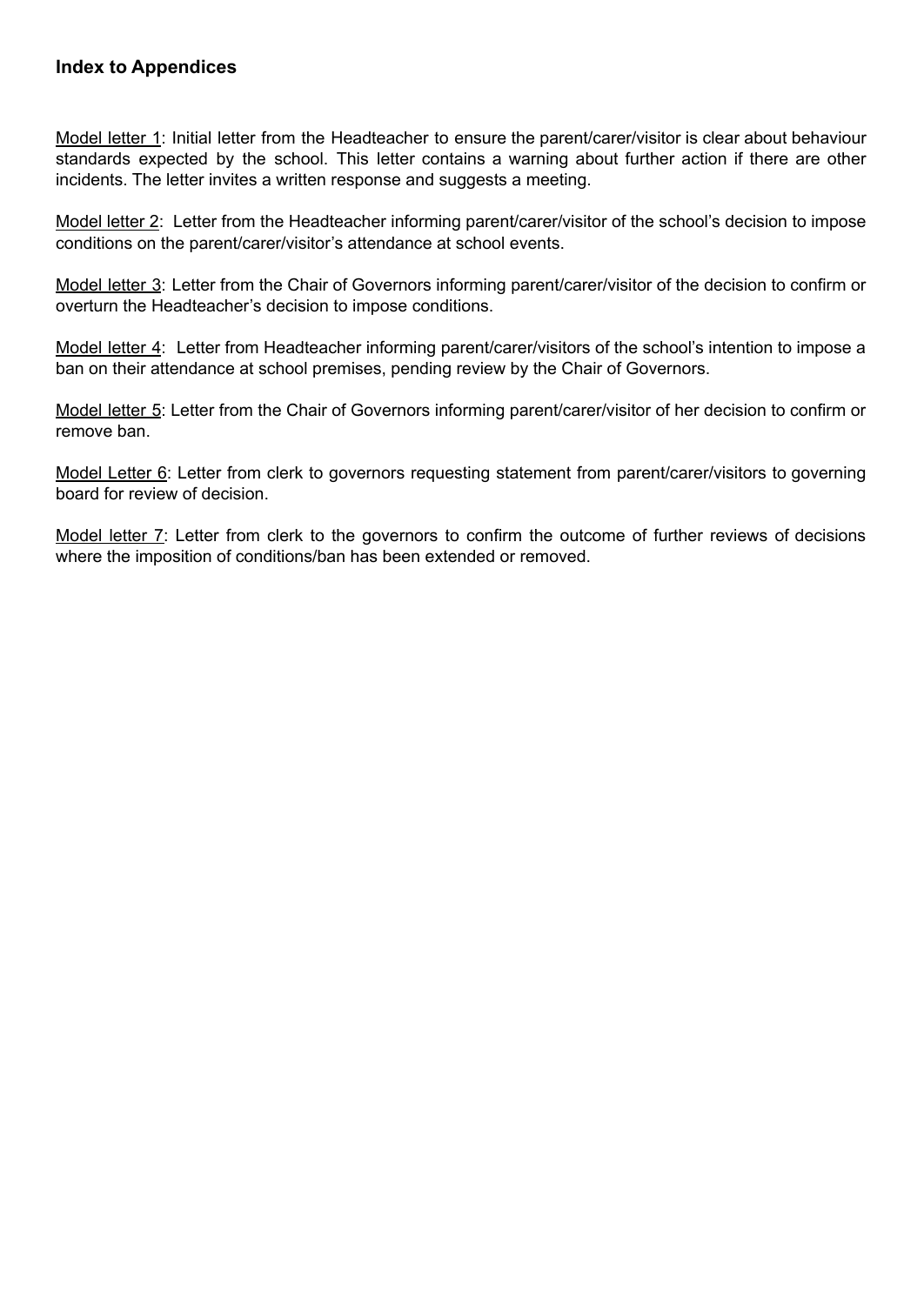# **Model letter 1: Warning**

Dear

I have received a report about your conduct at the school on (enter date and time or details).

This appears to fall far short of that we would expect of a parent/carer of a pupil at Orchard Junior School. (Add factual summary of the incident and of its effect on staff, pupils, and other parent/carers.)

I must inform you that the governing board will not tolerate aggression towards members of the school community and will act to protect its staff and pupils from any form of abuse or intimidation. I should warn you that any future conduct of this nature could result in the school imposing conditions restricting your access to the school or banning you from contacting or attending the school altogether.

I wish to give you an opportunity to give me in writing any comments or observations of your own in relation to the report which I have received about your conduct. Please do so within 10 working days of the date of this letter. These comments may include any assurances you are prepared to give about your future good conduct. There is then an option for us to meet to discuss the situation and how it can be avoided in the future.

Details of our policy on dealing with unacceptable conduct from parents/carers/visitors can be found on our website.

Yours sincerely

Headteacher

cc: Chair of Governors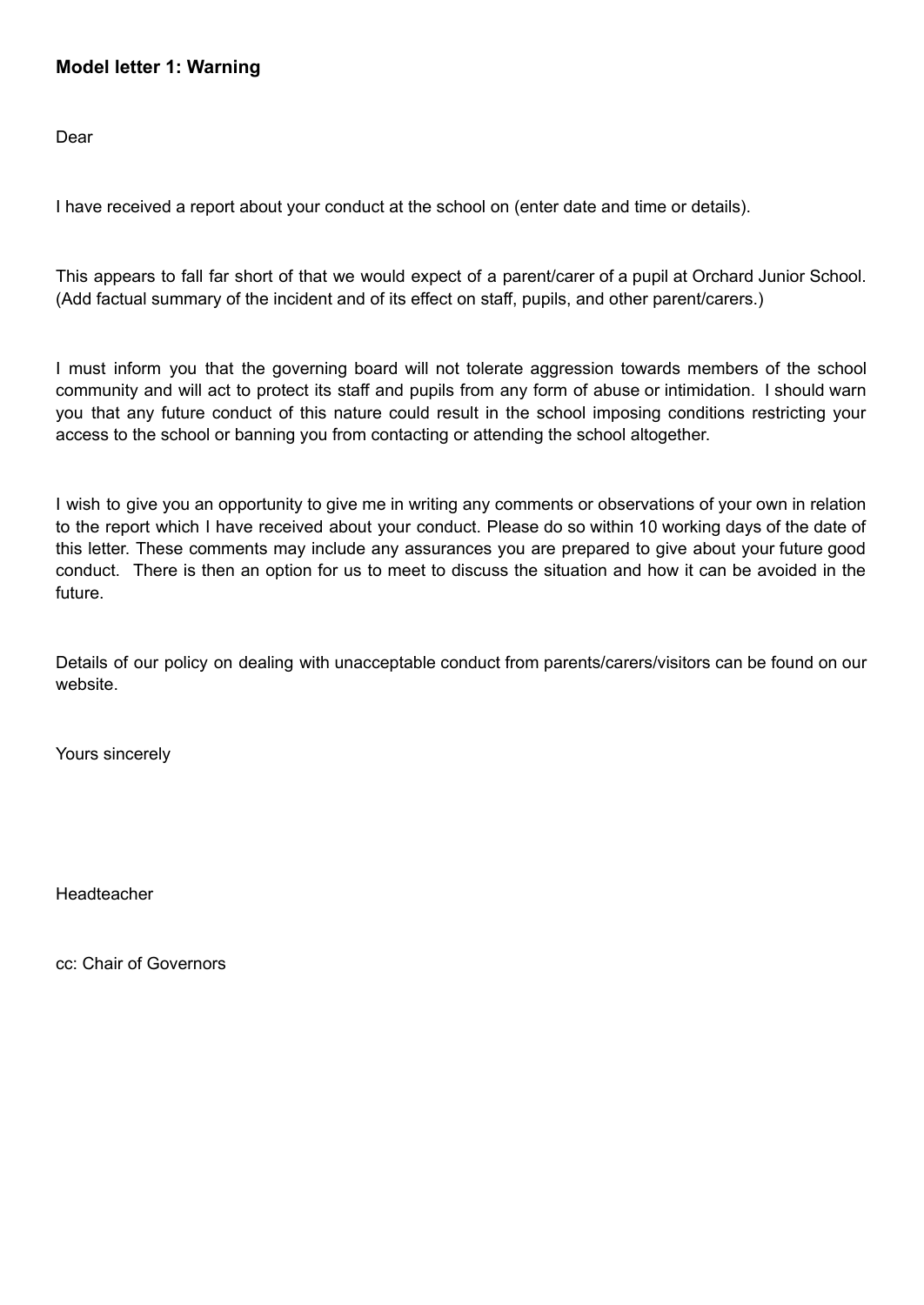# **Model letter 2: Imposing conditions on the parent/carer's attendance at school events**

Dear

I have received a report from the (name of staff) about your conduct on ……………………………… at ……………………………………. (add summary of incident and its effect on staff and pupils).

You will recollect that I have already written to you about a previous incident on (date) warning you of the consequence of any further insulting or aggressive behaviour on your part.

I must inform you that the governors, in line with our policy, will not tolerate conduct of this nature on the school premises and will act to defend school staff and pupils. I am therefore writing to inform you that I am imposing conditions on the contact you may have with school. These are as follows: (delete as appropriate)

• You must be accompanied to any meeting with a member of school staff.

• You may not contact by telephone or in writing any member of staff. You may contact either myself or the Chair of the Governing Board.

• You may not attend any events for parent/carers except those where you will be accompanied by a member of the senior leadership of the school.

Other as are reasonable and proportionate.

The restrictions above are provisional until they have been reviewed by the Chair of Governors. Please consider them to be in force until you receive her confirmation.

The Chair of Governors will need to decide whether it is appropriate to confirm or overturn this decision. You may, if you wish, send her in writing any comments or observations of your own within 10 working days of the date of this letter. These comments may be to challenge or explain the facts of the incident, to express regret and give assurances about your future good conduct. They will then write to you with the outcome of her decision.

If on receipt of your comments, the Chair of Governors considers that my decision should be confirmed, you will be supplied with details of how the conditions will be reviewed by the governing board.

Yours sincerely

Headteacher

cc: Chair of Governors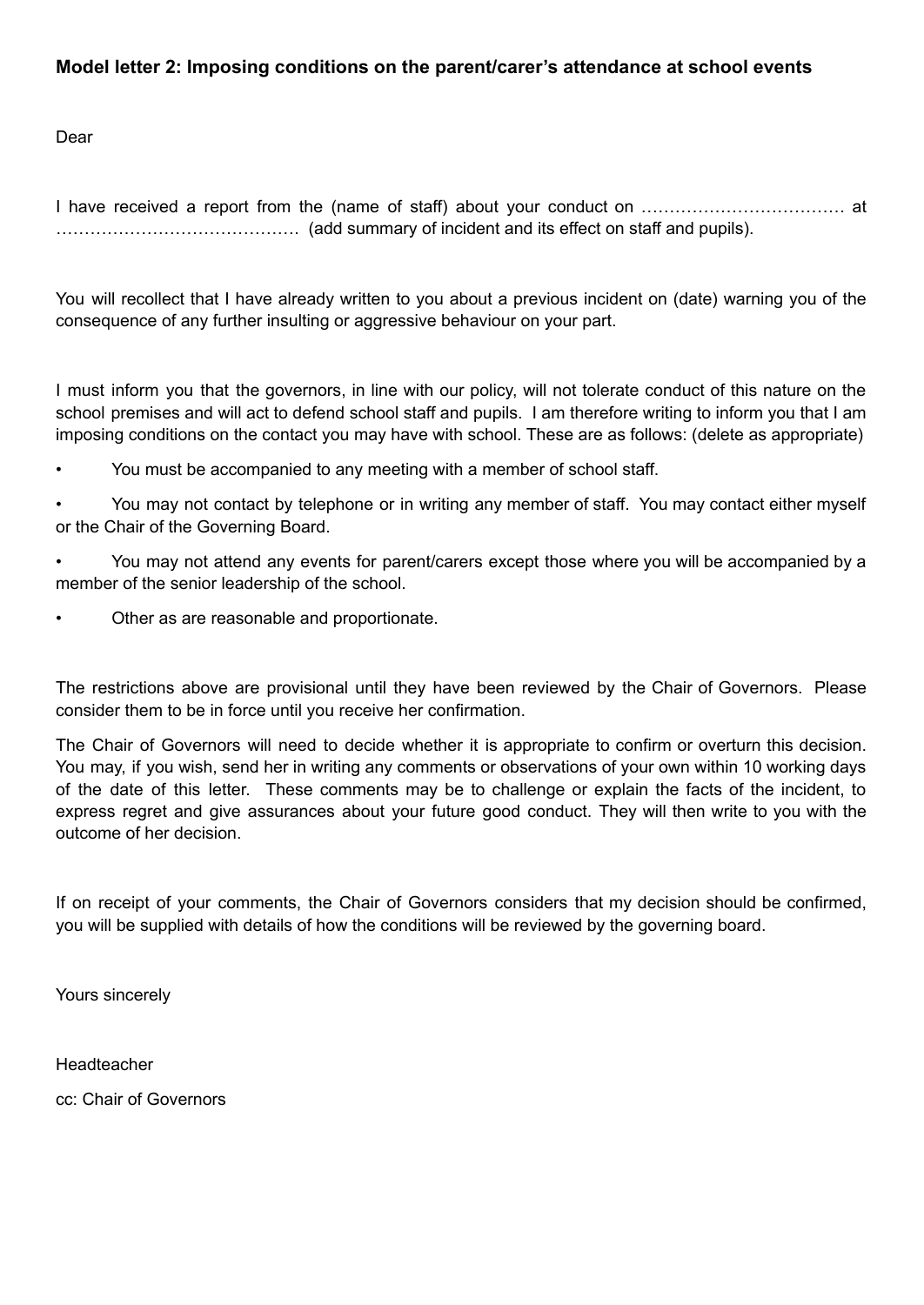# **Model letter 3: Imposing a ban**

Dear

The Headteacher wrote to you on (date) to detail concerns about an incident when your behaviour towards (name) fell short of what we would expect as a school. You will be aware that they have written to you previously about your behaviour towards staff.

I have not received a written response from you/I have received a letter from you dated ………………………, the contents of which I have considered carefully.

In the circumstances, and after further consideration of the Headteacher's report and your letter, I have determined that the decision to impose conditions on your contact with school should be confirmed. The conditions are as follows: (Copy conditions from HT's letter)

This decision will be reviewed by the governing board in approximately six months' time. The Clerk to the Governors will write to you in advance of the meeting to ask you to provide a written statement for their consideration. When deciding whether it will be necessary to extend the application of conditions to attend school premises, consideration will be given to the extent of your compliance with the decision, any appropriate expressions of regret and assurance of future good conduct received from you; and any evidence of your co-operation with the school in other respects.

OR

In the circumstances, and after further consideration of the Headteacher's report and your letter, I have determined that the decision to impose conditions on you should be overturned. You may hence attend school events as normal. However, should there be a repeat of inappropriate behaviour towards staff all of the above sanctions may be applied.

Yours sincerely

Chair of Governors

cc: Headteacher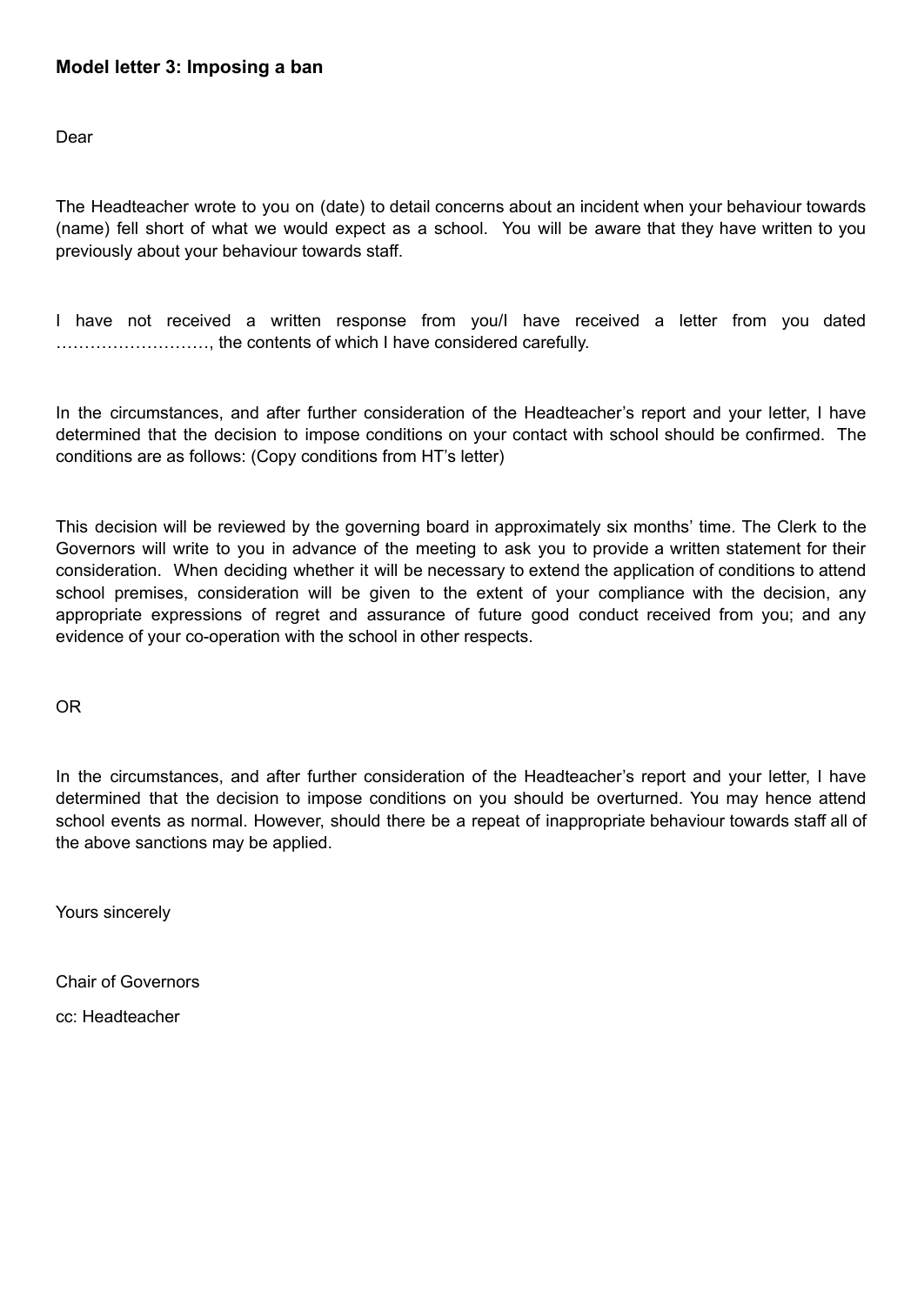# **Model letter 4: Reviewing the decision to impose conditions or impose a ban**

#### Dear

I have received a report from the (name of staff) about your conduct on ……………………………… at …………………………………… (add summary of incident and its effect on staff and pupils).

You will recollect that I have already written to you about a previous incident on (date) warning you of the consequence of any further insulting or aggressive behaviour on your part. I must inform you that the governors, in line with our policy, will not tolerate conduct of this nature on the school premises and will act to defend school staff and pupils.

I am therefore writing to inform you that I am recommending imposing a ban on you attending or contacting the school. This means you may not attend school for any reason whatsoever. You must not make contact with any member of staff by telephone or e-mail. You do, however, have the right to attend one meeting per year to discuss your child's progress. This meeting will be with me. I will contact you to arrange this.

The restrictions above are provisional until they have been reviewed by the Chair of Governors. Please consider them to be in force until you receive her confirmation.

The Chair of Governors, will need to decide whether it is appropriate to confirm or overturn this decision. Please send them, in writing, any comments or observations of your own within 10 working days of the date of this letter. These comments may be to challenge or explain the facts of the incident, to express regret and give assurances about your future good conduct.

If on receipt of your comments, the Chair of Governors considers that my decision should be confirmed, you will be supplied with details of how this ban will be reviewed by the governing board.

Yours sincerely

Headteacher

cc: Chair of Governors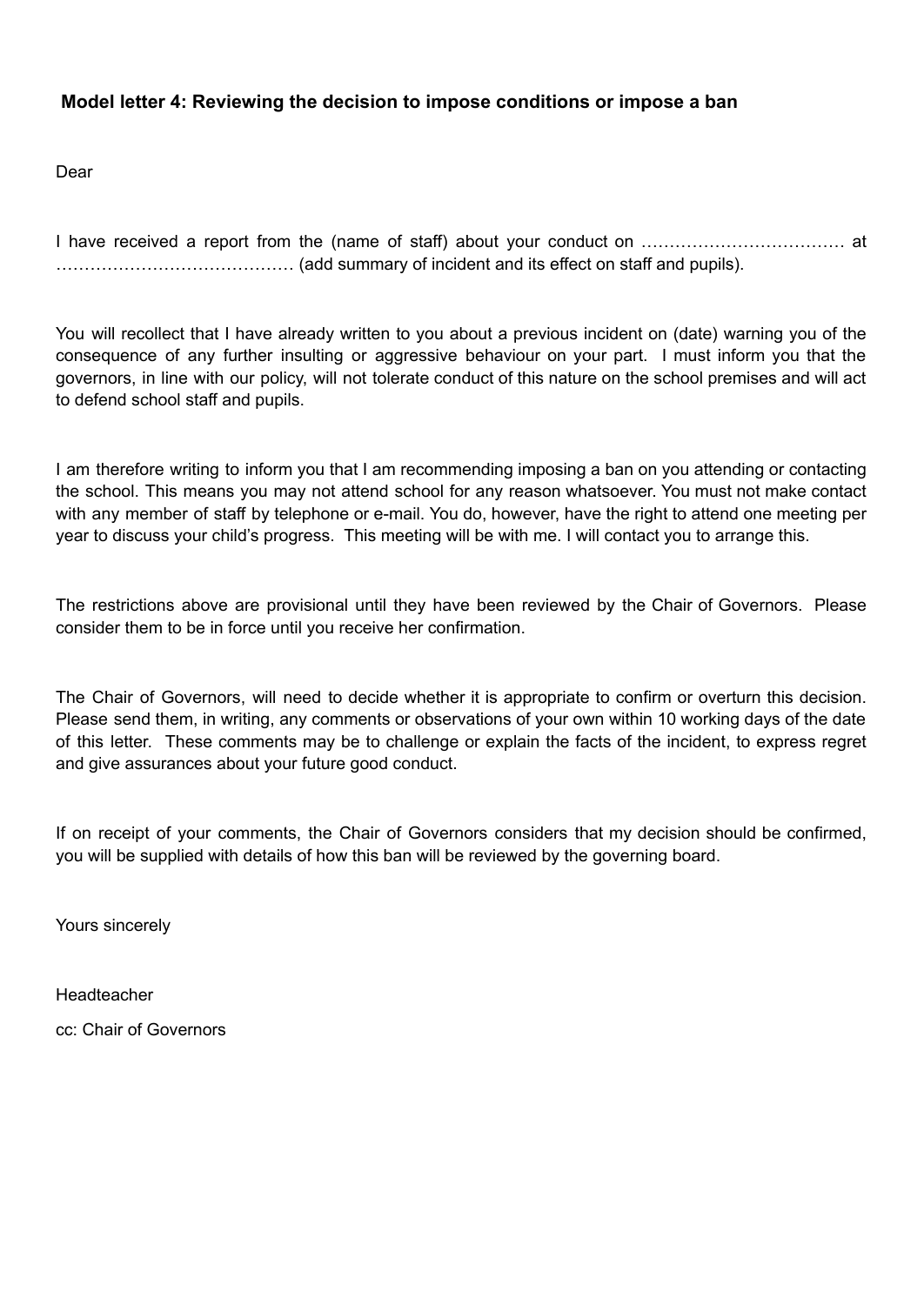#### **Model Letter 5: Letter to confirm or overturn Headteacher's decision to impose a ban**

Dear

The Headteacher wrote to you on (date) to detail concerns about an incident when your behaviour towards (name) fell far short of what we would expect as a school. You will be aware that she has written to you previously about your behaviour towards staff.

I have not received a written response from you/I have received a letter from you dated ………………………, the contents of which I have considered carefully.

In the circumstances, and after further consideration of the Headteacher's report and your letter, I have determined that the decision to impose a ban on you should be confirmed. This means you may not attend school for any reason whatsoever. You must not make contact with any member of staff by telephone or e-mail. You do, however, have the right to attend one meeting per year to discuss your child's progress. This meeting will be with the Headteacher or a member of the senior leadership team.

This decision will be reviewed in six months' time by the governing board. The Clerk to the Governors will write to you in advance of the meeting of the governing board to ask you to provide a written statement for their consideration. When deciding whether it will be necessary to extend the application of conditions to attend school premises, consideration will be given to the extent of your compliance with the decision, any appropriate expressions of regret and assurance of future good conduct received from you and any evidence of your co-operation with the school in other respects.

OR

In the circumstances, and after further consideration of the Headteacher's report and your letter, I have determined that the decision to impose a ban should be overturned. You may hence attend school events as normal. However, should there be a repeat of inappropriate behaviour towards staff all of the above sanctions may be applied.

Yours sincerely

Chair of Governors cc: Headteacher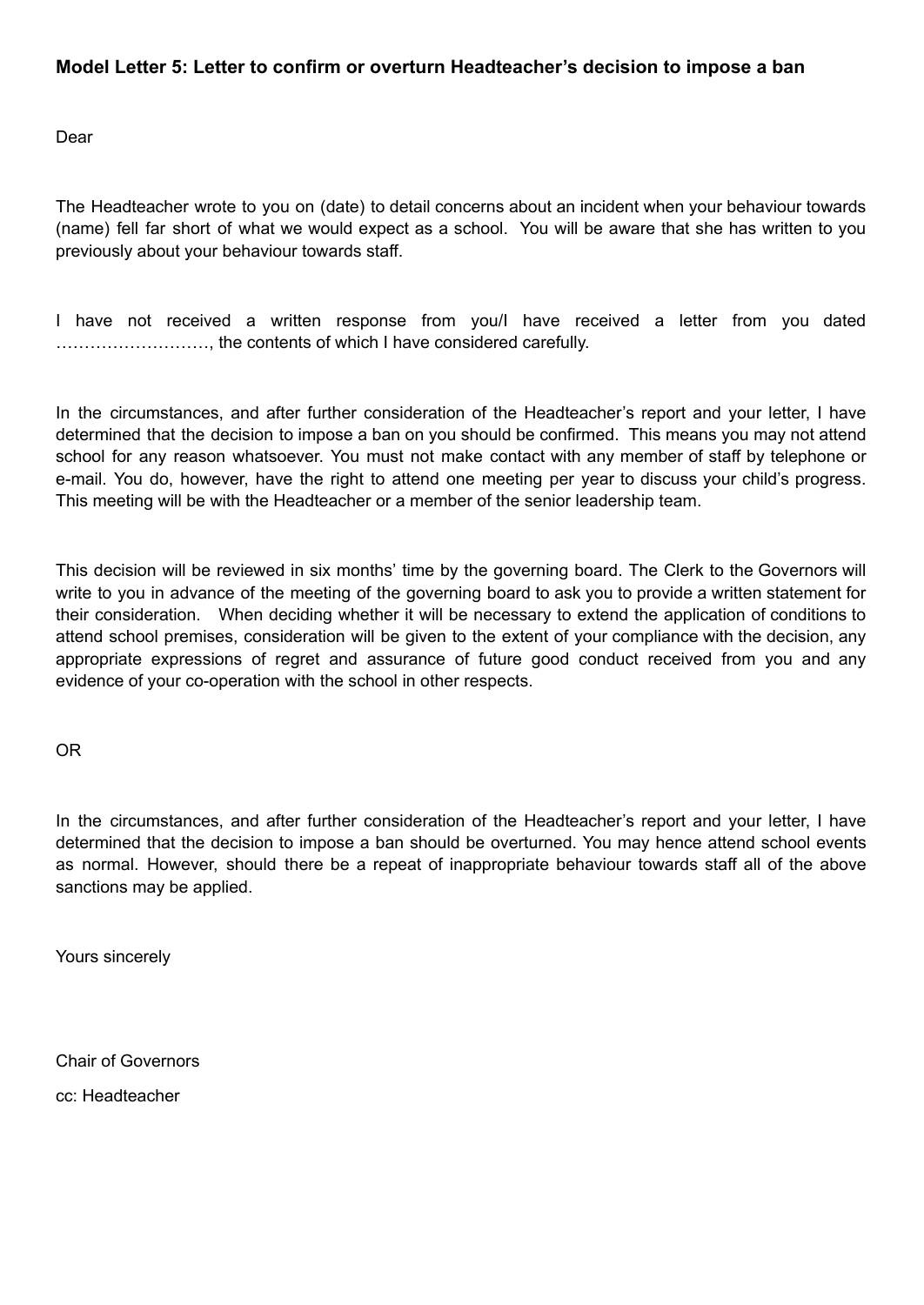# **Model Letter 6: Letter from clerk to the governors requesting parent/carers' statement for review by Governing Board**

Dear

The Headteacher wrote to you on (date) to detail concerns about your behaviour towards school staff/pupils fell short of what we would expect as a school. As a result of this incident, conditions were imposed on you/a ban was imposed.

This decision will be reviewed by the governing board at their next meeting on (date).

I am writing to ask whether you would like to make a written statement to governors for their consideration in making the decision whether to remove the restriction or extend it.

If you should wish to make a written statement, please can you e-mail it to me at (address) by (date – parent/carers should be given 10 days to respond).

Yours sincerely

Clerk to Governors

cc: Headteacher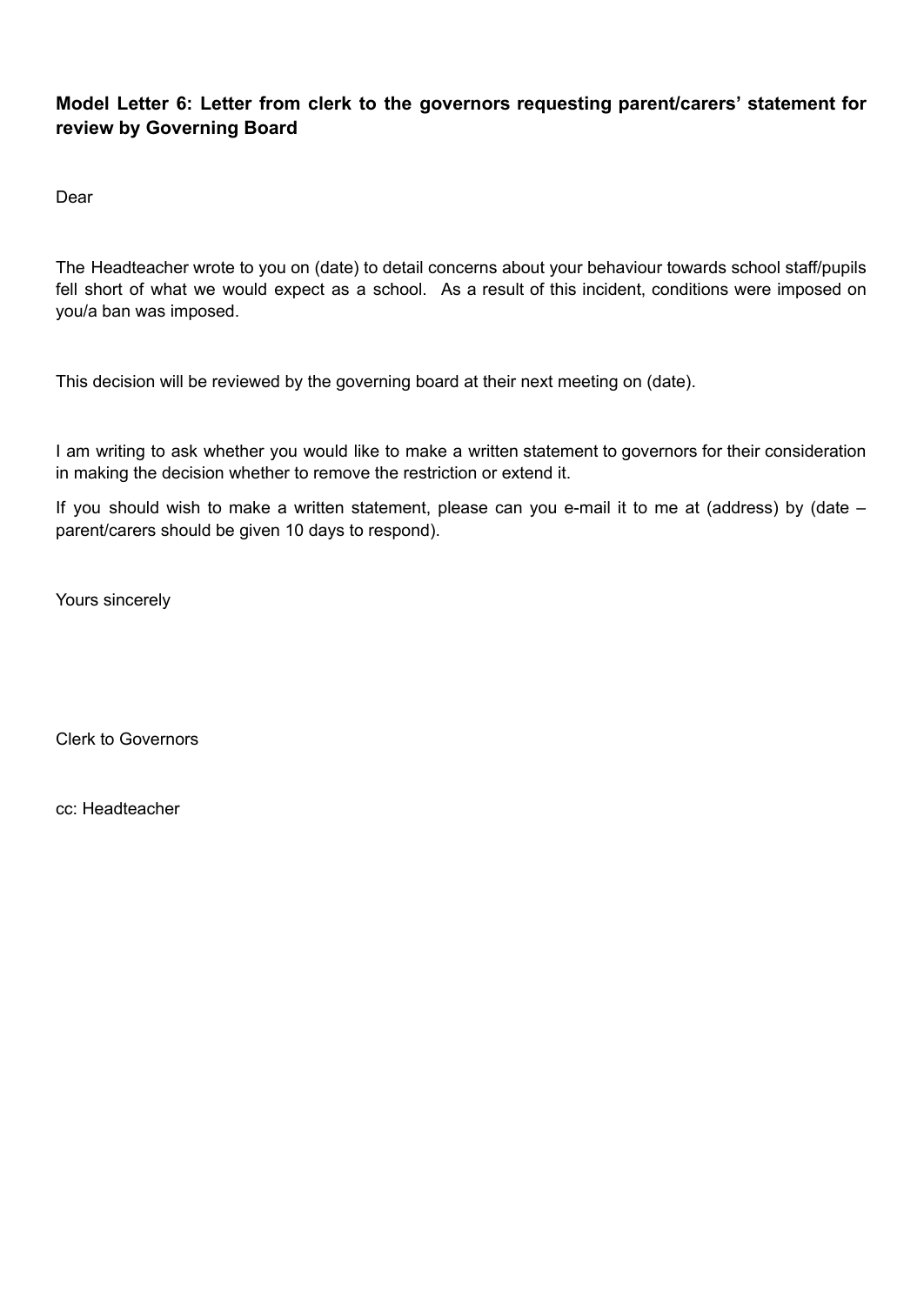# **Model Letter 7: Letter from Clerk detailing outcome of governing board's review**

Dear

I wrote to you on (date) to request a statement to enable governors to review the school's decision to impose conditions/ban you from attending school premises.

I have not received a written response from you/I have received a letter from you dated

………………………, the contents of which were considered carefully by the governors at their meeting on (date).

In the circumstances, and after further consideration of the Headteacher's report (and your letter), governors have determined that the decision to impose conditions/ban you from attending or contacting school attend should be confirmed. The conditions of your attendance on site are as follows:

• You must be accompanied to any meeting with a member of school staff.

• You may not contact by telephone or in writing any member of staff. You may contact either the Headteacher or the Chair of Governors.

• You may not attend any events for parent/carers except those where you will be accompanied by a member of the senior leadership of the school.

• Any other condition imposed

OR

• You must not attend any event in school except for an annual meeting about your child's progress. This meeting will be conducted by ……………….

You may not contact by telephone or in writing any member of staff.

This decision will be reviewed again in six months' time. When deciding whether it will be necessary to extend the application of conditions to attend school premises, consideration will be given to the extent of your compliance with the decision, any appropriate expressions of regret and assurance of future good conduct received from you; and any evidence of your co-operation with the school in other respects.

OR

In the circumstances, and after further consideration of the Headteacher's report and your letter, governors have determined that you should once again be allowed to attend parent/carers' events as usual. All